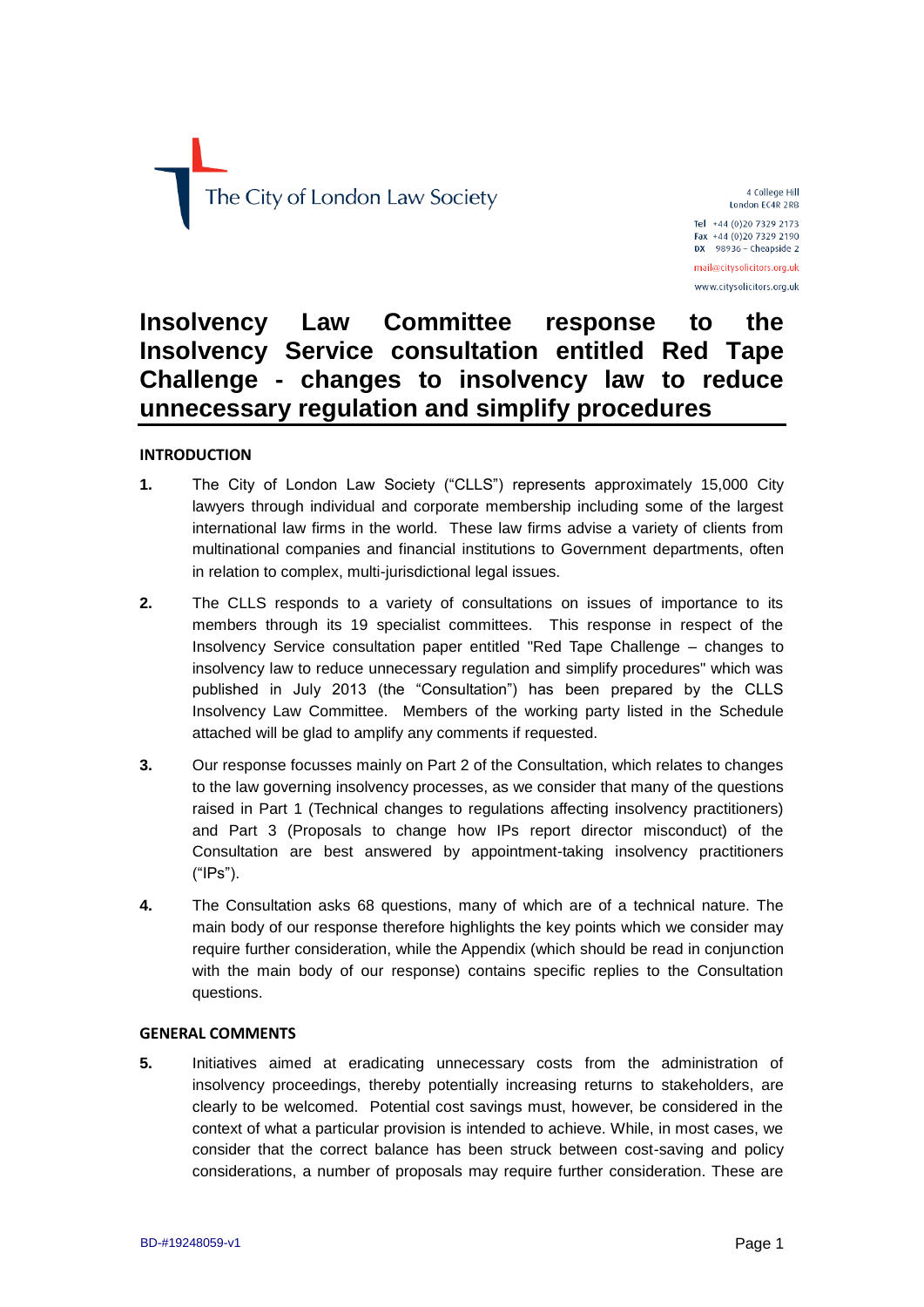discussed below.

#### **REMOVAL OF REQUIREMENT TO OBTAIN PRIOR SANCTION IN A LIQUIDATION**

- 6. It is proposed<sup>1</sup> that all of the powers set out in Schedule 4 to the Insolvency Act 1986 ("**IA**") could be exercised without the need for a liquidator first to obtain sanction from either the court or a liquidation committee.
- **7.** We agree that the distinction between the powers exercisable by a liquidator in a compulsory liquidation and those exercisable by a liquidator in a voluntary liquidation is artificial and that it therefore makes sense for the powers contained in Part II of Schedule 4 to be exercisable by any liquidator without prior sanction.
- **8.** We consider, however, that, in relation to Part I of Schedule 4, a distinction should be drawn between applications relating to the commencement of legal proceedings (paragraph 3A of Part 1) and applications in relation to the remaining paragraphs of Part 1.
- **9.** Specifically, it is not clear why a liquidator should, without any prior sanction, be able to pay any class of unsecured, non-preferential, creditors in full or enter into a compromise or arrangement with creditors. While taking such actions may be appropriate, any deviation from the liquidator's fundamental duty to treat equal ranking claims on a *pari passu* basis should remain subject to some element of prior scrutiny<sup>2</sup>.
- **10.** As noted in the Evidence Base "*sanction applications … are generally made in respect of the commencement of legal proceedings*" 3 . Our experience suggests that only a small proportion of the identified costs savings of approximately £0.8m per annum would relate to applications under paragraphs 1, 2 and 3 of Part I of Schedule 4 and that any (limited) cost saving resulting from amending these paragraphs would be outweighed by the potential legal uncertainty (and consequent damage to the UK insolvency regime) which may arise from apparently making its easier for liquidators to deviate from the fundamental principle that claims of non-preferred unsecured creditors should be treated equally.<sup>4</sup>

#### **CREDITOR MEETINGS**

- **11.** Subject to the two exceptions set out in paragraph 13 below, and to our comments on CVAs and IVAs in paragraph 16, we agree that the default position should be that there would be **no** creditor meeting, unless either (i) the office-holder believed that it would have value, or (ii) the company's creditors wanted a meeting to be held.
- **12. Initial Meetings**: We think that it is important that creditors should generally be given at least one opportunity to meet those running the case face-to-face, and to express their concerns to fellow creditors. The reassurance that the insolvency process is being taken seriously, combined with an ability to "let off steam", cannot be valued in monetary terms, but we consider that it is an essential element in a credible insolvency process. We would therefore suggest that:-

<sup>&</sup>lt;u>.</u> 1 In Section 3 of Part 1 of the Consultation

<sup>2&</sup>lt;br>While a disadvantaged creditor could subsequently challenge the liquidator's actions, this may not be a practical or cost-effective option for that creditor.

 $3$  Para 12 on Page 26

<sup>4</sup> It is also proposed that the powers contained in Schedule 5 IA could be exercised without the need for a trustee in bankruptcy to obtain prior sanction from either the court or a creditors committee. We would, applying the same logic as above, suggest that exercising the power contained in Paragraph 7 of Schedule 5 should still require prior sanction.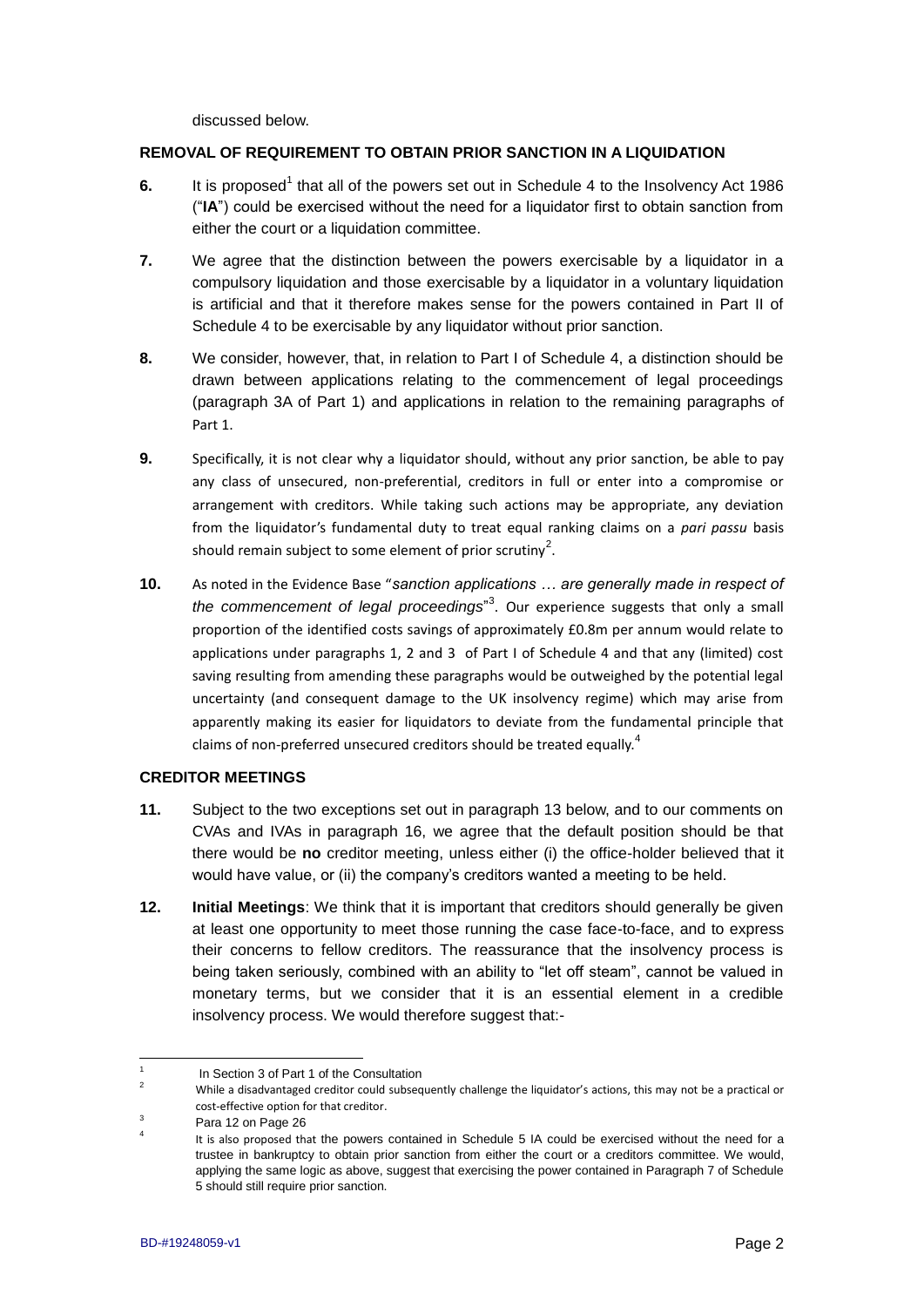- (i) The requirement to hold a Section 98 meeting in a CVL should be retained, if only to give creditors the opportunity to meet the liquidator, and to express their views and concerns. Given that the liquidators would be expecting their fees to be paid out of the insolvent estate, retaining an obligation to meet those who are ultimately funding their fees, at an assumed cost of £339,<sup>5</sup>does not seem unreasonable.<sup>6, 7</sup>
- (ii) The requirement to hold an initial meeting in an administration should also be retained, particularly where the administration involves a "pre-pack" sale. It would be unfortunate if the pre-pack process were to be made less transparent, by denying creditors the automatic opportunity to have a physical meeting with the administrators to discuss the reasons for the sale, particularly as the Insolvency Service has recently launched a further review into the use of pre-pack administrations, in reaction to concerns surrounding their transparency.
- **13. Deemed Consent**: While understanding the potential benefits of having a deemed consent mechanism in certain circumstances, we question how useful this would be in practice, given that there would presumably have to be a relatively significant period before the consent was deemed to have been provided, particularly where the creditor group included foreign creditors.<sup>8</sup> This period might then have to be further extended if, as suggested, a written objection was received from a minority of creditors, requiring that a meeting was held to approve the relevant proposal or document. A quicker and more practical solution, which would encourage active creditor involvement, might be to make it easier for IPs to seek written consents from creditors in suitable circumstances.
- **14.** If a deemed consent mechanism were adopted, further detailed consideration should be given to whether there should be any further exceptions to this rule, other than the three highlighted in the Consultation (resolutions relating to the insolvency practitioners' remuneration, CVAs and IVAs).

#### **CVAs AND IVAs**

**15.** There is a possible inconsistency in the Consultation, as Question 18 appears to assume that the approval of a CVA or an IVA would require a meeting of creditors, but the Evidence Base suggests that this may not be the case. $9$  We firmly believe that the current provisions relating to the approval of IVAs and CVAs should be retained. Creditor engagement and trust in the current insolvency regime will not be increased by promoting a procedure which could result in creditors being told that a statutory cram-down of their claims had been implemented without them giving them an opportunity to discuss the merits of the proposal at a meeting with the Nominee and other creditors.

<sup>1</sup> 5 Table following Para 14 on Page 55

<sup>6</sup> The position in a CVL is distinguishable from that a compulsory liquidation (where the official receiver may decide not to hold a creditors' meeting unless one is requisitioned), as the liquidator in a CVL will normally only take office where there are sufficient funds to cover their fees (and, presumably, the costs of any creditors' meeting).

<sup>7</sup> The argument for retaining such meetings would seem to be strengthened by the proposal in Annex 4 Part 2 of the Consultation that the liquidator may not be required to attend this meeting in person, if they consider that it would be appropriate to have a suitably qualified member of their firm attend instead.

<sup>8</sup> If the proposed figure for the filing of claims contained in the draft amendments to the EC Insolvency Regulation were to be used as a rough yardstick, consent may only be deemed to have been provided 30 or 45 days after the document containing the consent request was sent out.

At Para 8 on Page 54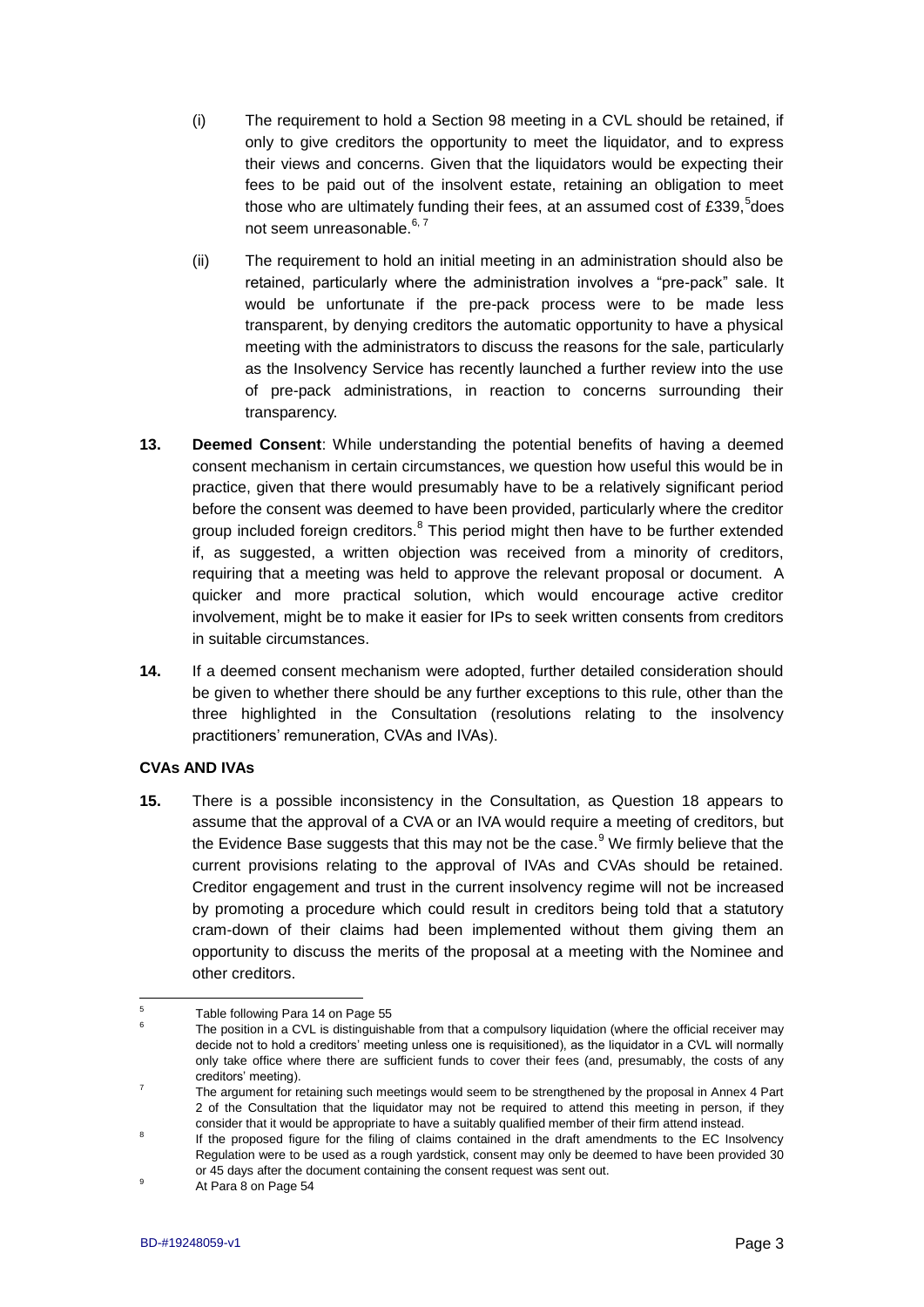**16.** The merits of the projected saving of £464 where no meeting is held would therefore be significantly outweighed by the detrimental consequences of a potential reduction in transparency and creditor engagement in the CVA and IVA process.

#### **WRONGFUL AND FRAUDULENT TRADING**

- **17.** We agree that it makes sense for the existing fraudulent trading powers to be extended to administrators. We also agree that delaying the commencement of wrongful trading proceedings against a director until the company goes into liquidation could be disadvantageous in certain circumstances.
- **18.** We do not, however, believe that it would be appropriate in every case for an administrator to be able to pursue a wrongful trading action, given that a potential wrongful trading liability will only arise, under the current legislation, where the relevant person "*knew or ought to have concluded that there was no reasonable prospect that the company would avoid going into insolvent liquidation*"
- **19.** In order to achieve the intended objective underpinning the Red Tape Challenge, without fundamentally altering the existing concept of wrongful trading as set out in Section 214(2) IA, the administrator's ability to pursue a wrongful trading action should only arise once the administrator is satisfied that the statutory objective set out in Paragraph 3(1)(a) of Schedule B1, namely rescuing the company as a going concern, can no longer be achieved (with the result that the administration is expected to be followed by the liquidation or dissolution of the company).
- **20.** We believe that this approach is consistent with paragraph 126 of the Consultation (which assumes that the administrator is unable to rescue the company), but consider that this point should be made absolutely clear, particularly given the possibility that such wrongful trading claims could be sold to third parties, if the proposals contained in the "*Transparency and Trust*" discussion paper were to be adopted.<sup>10</sup>

#### **PAYMENT OF DIVIDENDS/THE PRESCRIBED PART**

- **21.** The Consultation refers to the administrative difficulties inherent in dealing with small claims and paying small dividends, but does not refer specifically to a mechanism contained in the Insolvency Act which increases the chances of these issues becoming relevant, namely the "Prescribed Part" provisions contained in Section 176A IA.
- **22.** Where the company's net assets exceed £10,000, Section 176(A)(2) IA requires a liquidator, administrator or receiver to make a prescribed part of the company's net property available for the satisfaction of unsecured debts unless they obtain a Court order disapplying this requirement, on the basis that the cost of making such a distribution to unsecured creditors would be disproportionate to the benefits.
- **23.** While there is clearly a balance to be struck between policy considerations and cost savings, it would appear that an additional cost saving could be made by removing the requirement for administrators to apply to court to disapply Section 176A(2) in those cases where they are satisfied that the cost of establishing the claims of a

 $10<sup>10</sup>$ It would be unfortunate for the rescue culture if, for example, directors remained at risk of being pursued by a third party following a successful exit from administration where such exit required a compromise of creditor claims, with the result that the relevant creditors could arguably point to a loss caused by the directors' pre-administration actions.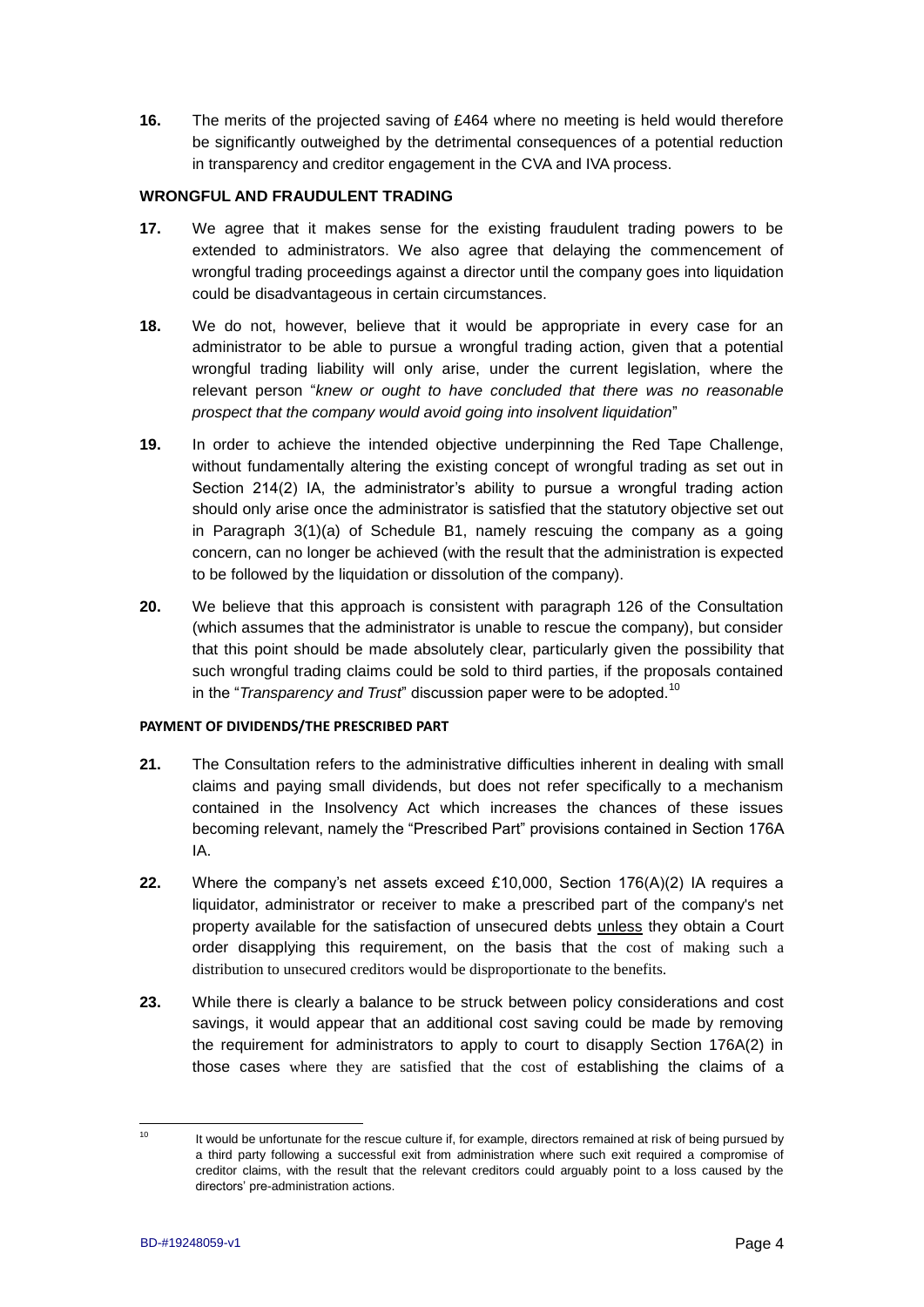company's unsecured creditors and then making a distribution would be disproportionate to the benefits derived from doing so.

#### **STREAMLINING THE LIQUIDATION PROCEDURE**

- **24.** It is proposed that where a company which is served with a winding-up petition does not contest the debt, it may simply file a notice at court stating that it does not contest the claim, and that this would "*negate the need to have a hearing in that case*". The company in question would therefore, presumably, go into liquidation on filing of that notice.
- **25.** While characterised as a cost saving measure, this new mechanism could have a significant impact on the UK liquidation regime, as it effectively allows a company's directors to put the company into liquidation without either the consent of the company's shareholders or the approval of the court. It also removes the audience rights of the company's other stakeholders, who may have reasonable grounds for arguing that liquidation is not the most appropriate option.
- **26.** It is appreciated that there is a cost associated with retaining rights of audience, but we would suggest that the identified savings across both winding-up and bankruptcies of up to £220,000 per annum may be outweighed by a combination of the detrimental impact of these changes on stakeholder involvement and the risk of the new system being abused by a small minority of directors (who may have a vested interest, as potential purchasers of the company's business or assets, in the company being put into liquidation).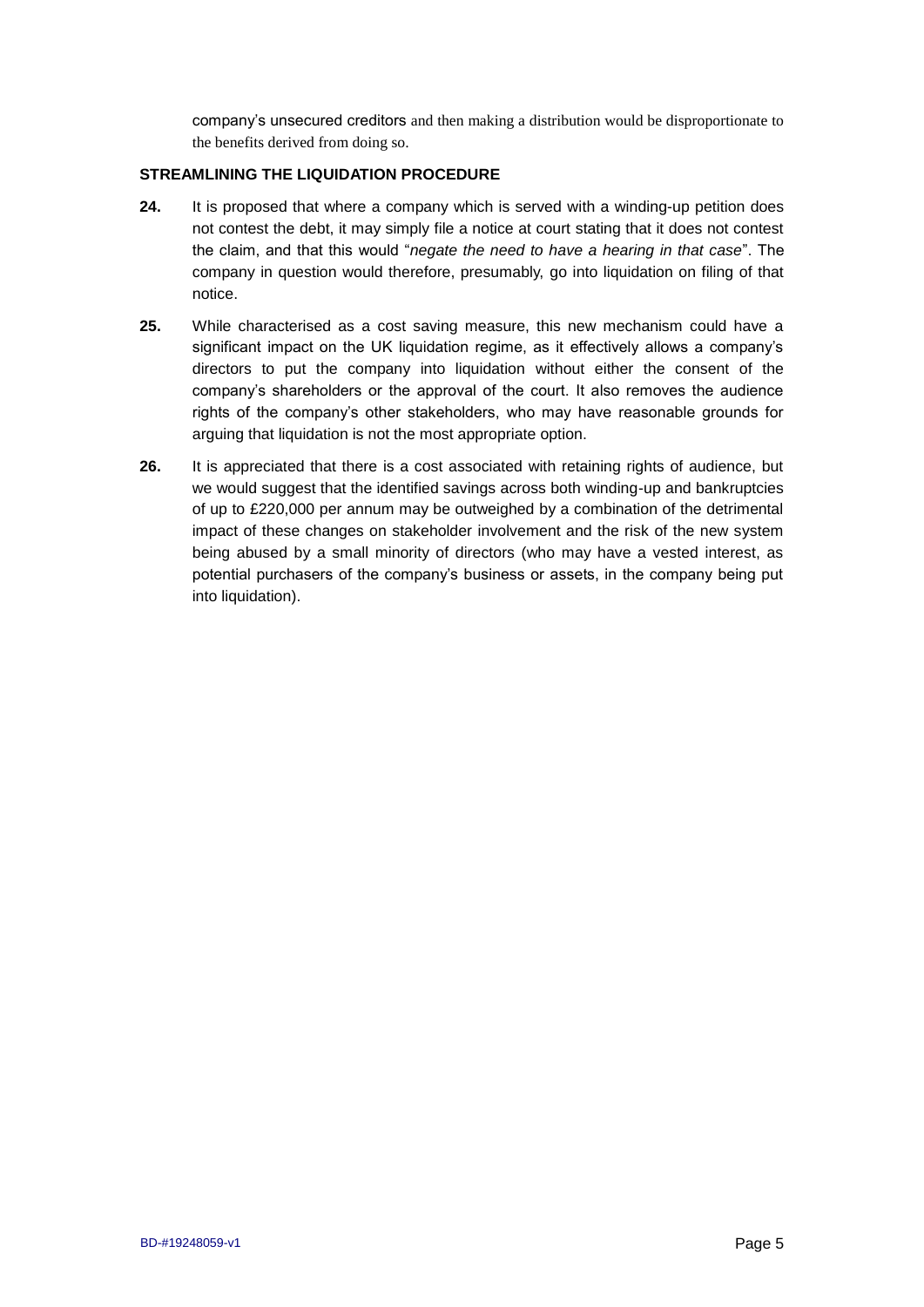# **Appendix – Specific questions asked in the Consultation**

# **Removal of requirement to maintain separate case record**

#### **Questions 1 to 4**

We do not intend to respond specifically on these points, as they are more appropriately addressed by IPs who regularly take appointments and therefore address these issues on a day-to day basis. We do, however, agree with the recommendation set out in Paragraph 32 of the Consultation that there should be a legislative requirement (codifying existing best practice) requiring IPs to maintain whatever records are necessary to justify the actions and decisions that they have taken on cases.

#### **Allowing earlier destruction of books and papers**

#### **Questions 5 to 7**

As before, we do not intend to respond specifically on these points, as they are more appropriately addressed by IPs. We do, however, agree that it would be entirely logical, as proposed, to bring the provisions regarding the destruction of books and papers in administration and voluntary liquidation into line with those for compulsory liquidation and bankruptcy.

#### **Removal of requirement to seek permission for certain actions in liquidation and bankruptcy**

**Question 8: Do you agree that the requirement to obtain sanction to exercise certain powers within Schedules 4 and 5 of the Insolvency Act 1986 should be removed?**

and

**Question 9: Do you agree that the requirement for liquidators and trustees in compulsory winding up and bankruptcy to obtain authorisation from the Secretary of State to operate a local bank account in place of banking with the Insolvency Services Account should be removed?**

and

#### **Question 10: Can you provide an estimate of the approximate cost of obtaining sanction in liquidation and bankruptcy?**

Please see the discussion in the main response to the Consultation, which explains why, in our opinion, the powers contained in Paragraphs 1, 2 and 3 of Schedule 4 IA and Paragraph 7 of Schedule 5 IA should remain exercisable by a liquidator/trustee in bankruptcy only with prior sanction. We do, however, agree that the requirement to obtain prior sanction should be removed in respect of the powers contained in the remainder of Schedules 4 and 5.

## **Removal of requirement to keep time records where remuneration is not on a time cost basis**

## **Questions 11 to 14**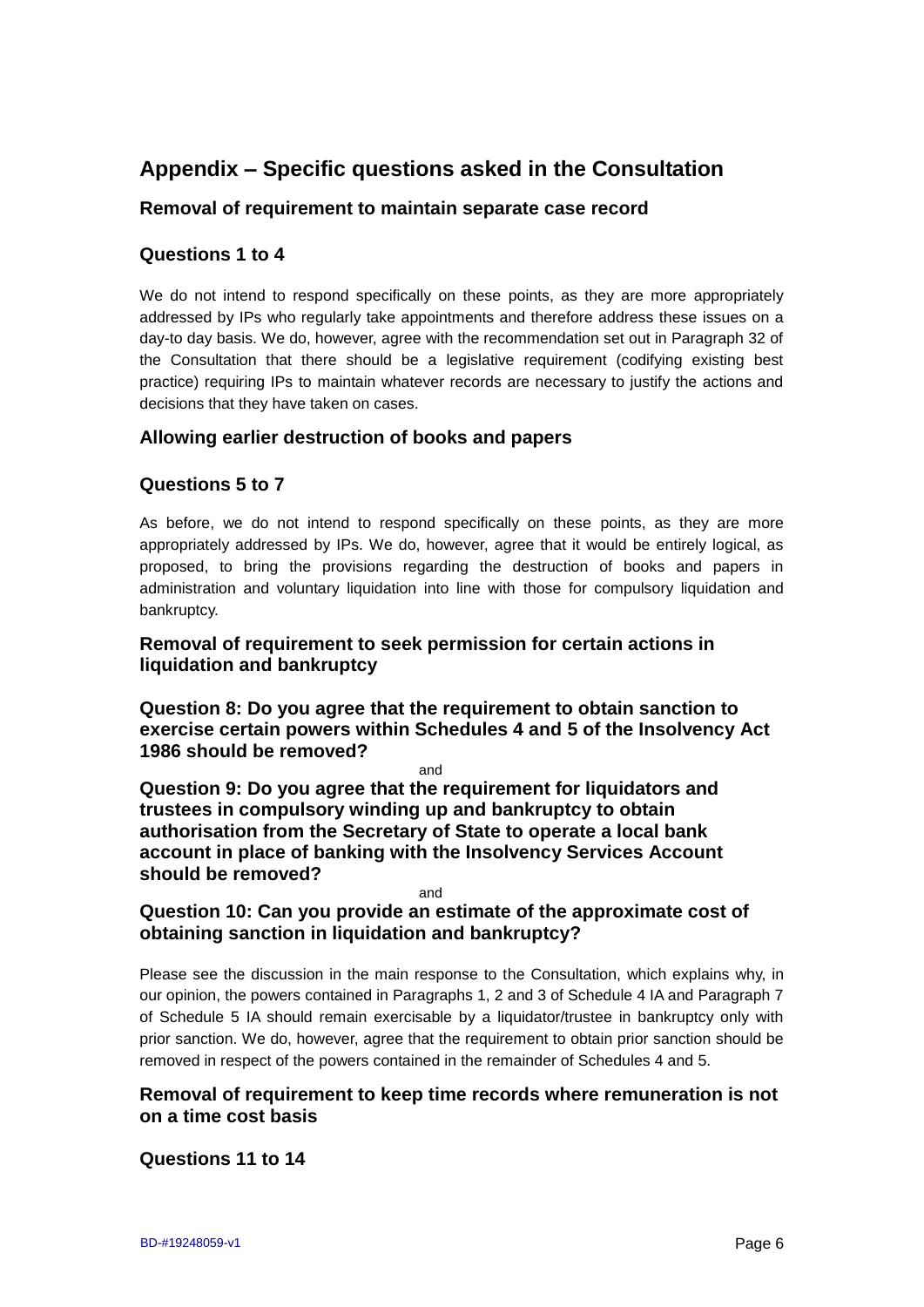We do not intend to respond specifically on these points, as they are more appropriately addressed by IPs. We do, however, agree that it would be sensible, as proposed, to restrict the requirement for IPs to maintain time records to those cases where they are being remunerated on a time cost basis. We would, however, suggest<sup>11</sup> that IPs should be subject, where remuneration is being paid on a percentage realisation basis, to a statutory requirement to provide creditors on request with sufficient information to allow them to understand how the remuneration was calculated.

## **Meetings of Creditors**

#### **Question 15: Do you think that meetings always serve a purpose where held?**

We agree that there are a number of meetings during the insolvency process which have little value, particularly (i) meetings of unsecured creditors which an administrative receiver is required to convene under Section 48(2) IA and (ii) final meetings of creditors in a liquidation or bankruptcy where it is clear that there will be no significant dividend payable to unsecured creditors. Where the primary function of a meeting is to present a report to unsecured creditors, the insolvency officeholder should be able to exercise their judgment as to whether or not it would be appropriate to hold that meeting.

## **Question 16: Do you agree that meetings of creditors should no longer be the default position of gauging creditor opinion?**

and

**Question 17: Do you think some groups' interests will be unfairly harmed by such an approach with meetings of creditors? If so, do you think such harm could be avoided by incorporating statutory protections?**

Subject to the exceptions set out in the main body of our response, we agree that the default position should be that there will be **no** meeting, unless either the office-holder believes that it would have value, or creditors want a meeting to be held.

# **Question 18: Are there decisions (other than those relating to the approval of voluntary arrangements or an office-holder's remuneration) that you think should only be considered at a meeting of creditors?**

As discussed in the main body of our response, we believe that the requirement to hold a Section 98 meeting in a creditors' voluntary liquidation and an initial creditors' meeting in an administration should be retained.

## **Question 19: Do you think that 10% is a reasonable threshold for objecting creditors? If not, what do you think it should be?**

Para 56(1)(a) of Schedule B1 IA contains a 10% threshold (by reference to the total debts of the company) for requisitioning a meeting. This figure appears to have been generally accepted and we can see no good reason for moving from it.

# **Abolition of all final meetings of creditors in liquidation and bankruptcy**

 $11$ 

Giving effect to the expectation contained in Paragraph 49 of the Consultation.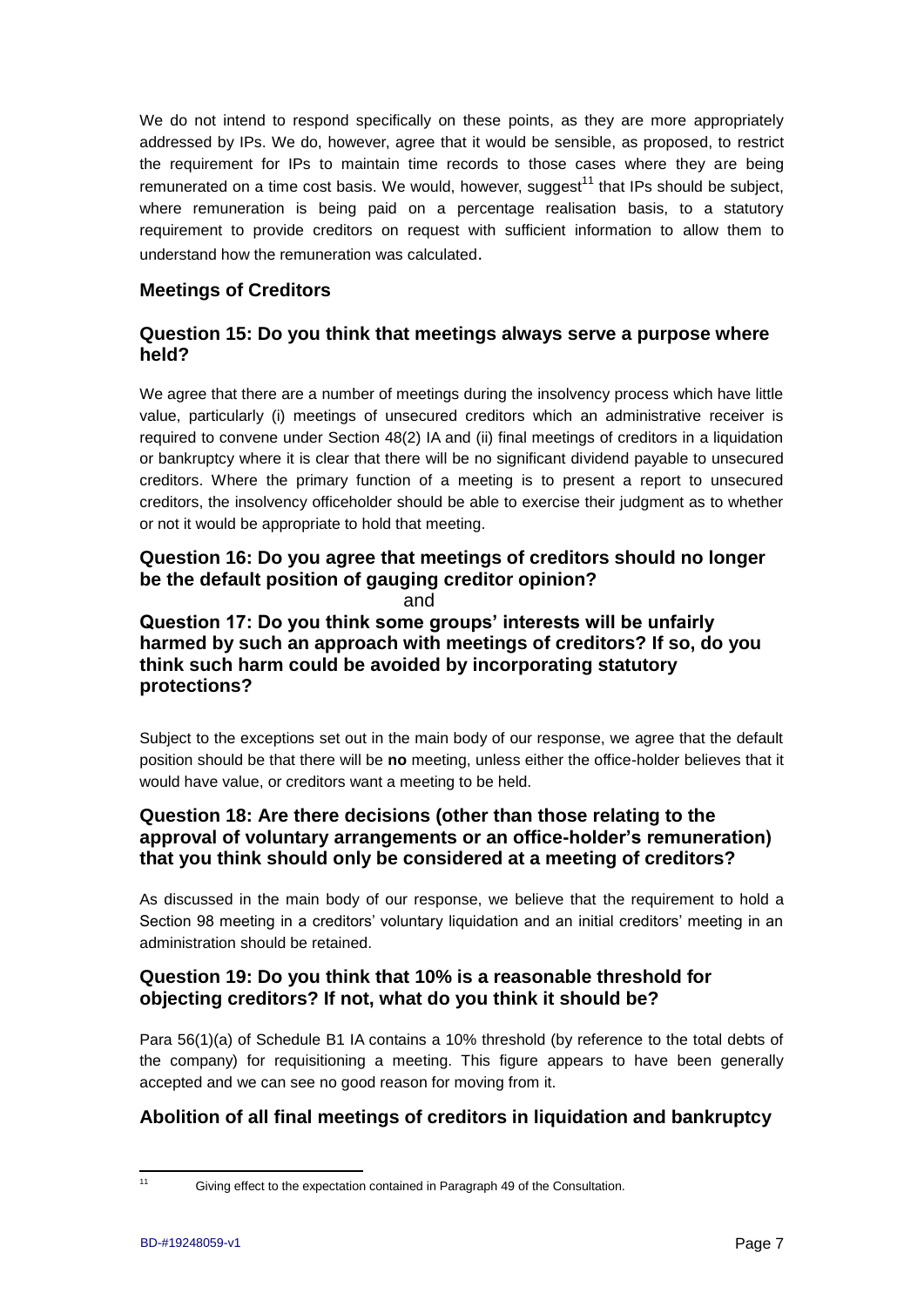#### **Question 20: Do you find final meetings to be poorly attended?**

and

## **Question 21: Do you agree that all final meetings should be abolished?**

Our experience is this area is relatively limited, as it is often not necessary or cost effective to have lawyers attend such meetings. That said, our experience is that final creditor meetings are generally quite poorly attended. We therefore agree that, provided that the relevant information is provided to each creditor, final meetings should only be held where either the insolvency practitioner considers that it would be appropriate or creditors requisition a final meeting.

#### **Minor Changes to Meetings of Creditors**

#### **Question 22: Do you have any comments on any of the minor proposals on meetings of creditors included in Annex 4?**

We generally agree that the proposed modifications are appropriate. We would, however, suggest that a distinction should be drawn between the rules for purely administrative meetings and those applicable to meetings where a significant vote may be taken, such as (i) the creditors' meeting in a CVA or IVA, (ii) a meeting to consider the insolvency officeholder's remuneration and (iii) a meeting requisitioned by creditors. In the latter case, there should be a greater requirement to ensure that the meeting is drawn to the creditors' attention and, to engage creditors. Specifically:-

- **Notifying creditors**: Paragraph (a) proposes scrapping the requirement for the officeholder to seek the court's permission to give notice of a meeting by advertisement only. This proposal may be appropriate for meetings whose main purpose is to update creditors, but it is potentially subject to abuse where (for example) the meeting has been requisitioned by unhappy creditors or the purpose of the meeting is to give creditors the opportunity to consider a significant resolution.
- **Proxies**: It is stated in paragraph (d) that where there is more than one proxy holder, there should be no need to state the order in which they are allowed to exercise their proxy. This may be correct where each proxy comes from the same firm, but this will not always be the case. Creating uncertainty as to who is entitled to vote, particularly where the proxy is given a discretion and the relevant individuals have different voting intentions, is unlikely to prove cost effective, as any (minimal) theoretical saving from not specifying who exactly should vote in such circumstances could swiftly be outweighed by the costs of just one contested case.
- **Timing of the delivery of proxies and proofs**: There seems to be an inconsistency inherent in the proposals in that:
	- it is proposed in paragraph (f) that proxies only need to be delivered at the meeting itself; while
	- paragraph (m) proposes that proofs and proxies for use at adjourned meetings should be delivered the day before the adjourned meeting unless the chair accepts that later receipt is practical; while
	- paragraph (o) proposes that proofs should be submitted by a specified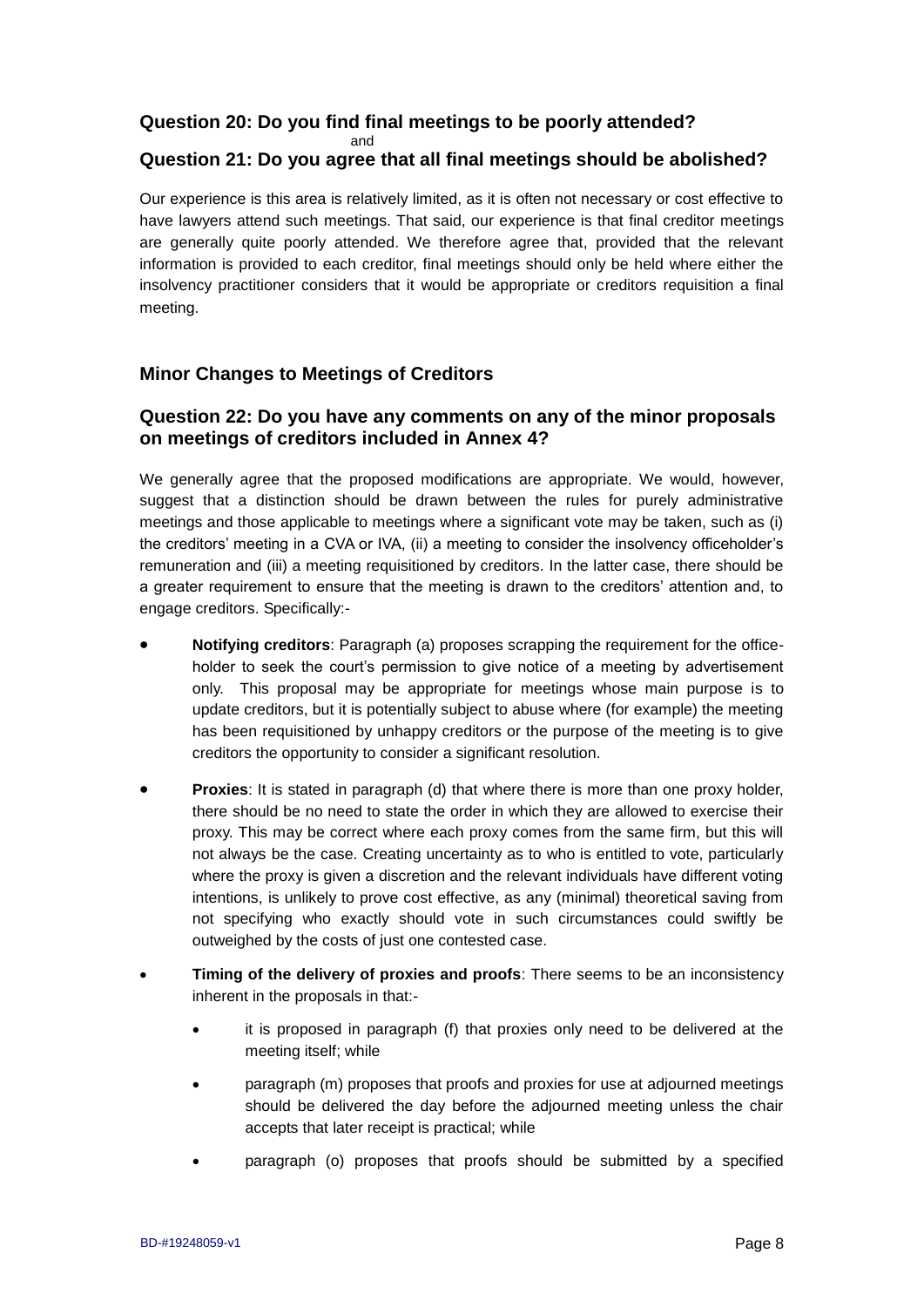deadline before the meeting, unless the chair exercises his/her discretion to accept late proofs.

It may avoid confusion, and save both time and costs, if the same rules and deadlines applied, whether the meeting was an initial or adjourned meeting. Any deadline should also take account of both Rule 8.5(4), which currently gives stakeholders the right to inspect proxies and proofs of debt, and the need for the insolvency officeholder and his/her advisers to have sufficient time to check the validity of proofs and proxies where the meeting will involve a significant vote based on those proxies and proofs of debt.

- **Suspension of Meetings:** We agree that provisions preventing a meeting from being suspended for more than an hour should be amended, in order to allow the chair greater discretion, but would suggest that an upper limit (of perhaps 4 hours) should be retained, as an ability to suspend a meeting indefinitely could potentially be subject to abuse where (for example) the meeting in question has been requisitioned by unhappy creditors**.**
- **Connected creditors:** Paragraph (q) contains a proposal to "*simplify the rules on how a chair scrutinises the value of a connected creditor's vote when considering resolutions at a meeting*". It is not clear whether the proposed simplification is just an amendment to the liquidation and bankruptcy rules to mirror connected creditor provisions in a CVA, administration and IVA, or whether something wider is proposed. We would strongly recommend not attempting to "simplify" the existing connected creditor voting rules in a CVA or IVA context. If any such changes were proposed, they should be the subject of a separate consultation.
- **Paragraph (i)**; We were not entirely sure what was intended by the proposal that "*the requirement to call a meeting [should be scrapped] where no valid vote has been received where meeting had been initially held by correspondence*".

#### **Opting-Out of further correspondence**

**Question 23: Do you agree that creditors should be able to opt out of receiving correspondence sent by the insolvency office-holder?**

and

**Question 24: Do you think that creditors should stop receiving documents automatically at the point they cease to have an economic interest in an insolvency? If so, should individual creditors be able to request that the insolvency office-holder continue to send them documents after this point?**

We can see no value in sending correspondence and documents to a person who has stated that they do not want to receive these (and will probably put the relevant correspondence or documents straight into the shredder on receipt). Such correspondence is simply "insolvency junk mail" and any creditor should be entitled to opt out of receiving it. We do, however, agree that any notices relating to distributions should be an exception to this rule.

The suggestion that a creditor should stop receiving documents automatically at the point when they cease to have an economic interest in the insolvency is more problematic, simply as (for example) this could theoretically result in a creditor not receiving any documents in a "pre-pack administration". This approach appears inconsistent with the general desire to increase transparency. It may also give the unfortunate impression that an insolvency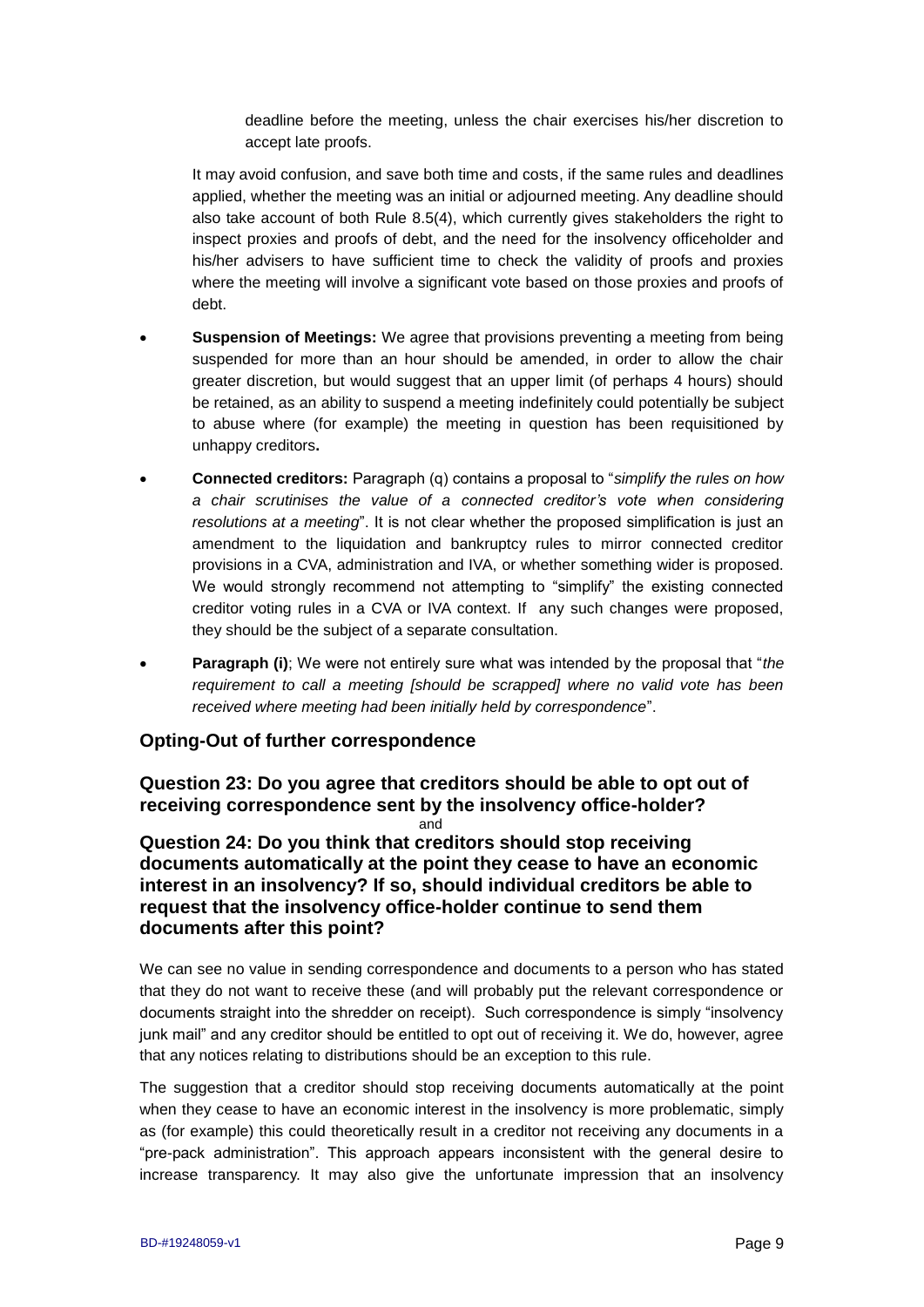officeholder, who owes duties to all creditors, has no further interest in a particular class of those creditors.

It may be that the most appropriate solution would be for the insolvency officeholder to write to all creditors giving them the express choice of opting in or opting out of receiving further documents and correspondence (thereby highlighting the possibility of opting-out) but with non-responding creditors being deemed to have opted in to receiving further correspondence and documents.

#### **Increased use of websites in insolvency proceedings**

**Question 25 - Do you know how often the existing (post-2010) provisions regarding use of websites in insolvency proceedings are used? Do you think that this measure will increase their usage, and if so by how much?** 

and

#### **Question 26: Do you agree with the proposal to remove the role of the court where the office-holder intends to place all documents on a website, with only one initial notice to creditors of this fact?**

The use of websites can be a helpful communication tool, particularly in larger cases where there are a significant number of creditors, provided that an automatic email notification system is in place, notifying creditors when new documents are uploaded to a website. The system proposed in the Consultation would, however, potentially be subject to abuse if there was no requirement for such a notification system, particularly if the proposed deemed consent mechanism (discussed above) were implemented and a document requesting a consent was uploaded onto the website without any general creditor notification.

We therefore believe that removing the requirement to obtain court approval before posting all future documents on a website may be appropriate, but only where (i) an automatic email notification system is in place, notifying creditors when new documents are uploaded to a website and (ii) the officeholder is required to send hard copies of the relevant documents to any creditors whose e-mail address is unknown to the officeholder (or if the website is temporarily unavailable).

The key challenge which we envisage, for the officeholder, will be obtaining each creditor's email address; we wonder whether it may be appropriate, as part of the current modernisation process, to amend statutory proof of debt forms to include the option of providing the claimant's e-mail address (if they have one).

#### **Reduction in "Unnecessary Contact"**

#### **Question 27: Do you agree that facilitating greater use of websites as described could reduce unnecessary contact between the office-holder and the creditors? Or do you think that individual notice is always required?**

Where a website has been set up, we agree it makes sense for a notice of a meeting to state that the outcome of that meeting will be available on a website, indicating when it will become available. We would, however, characterise this as improving efficient communication rather than as "*reducing unnecessary contact between the office-holder and the creditors*"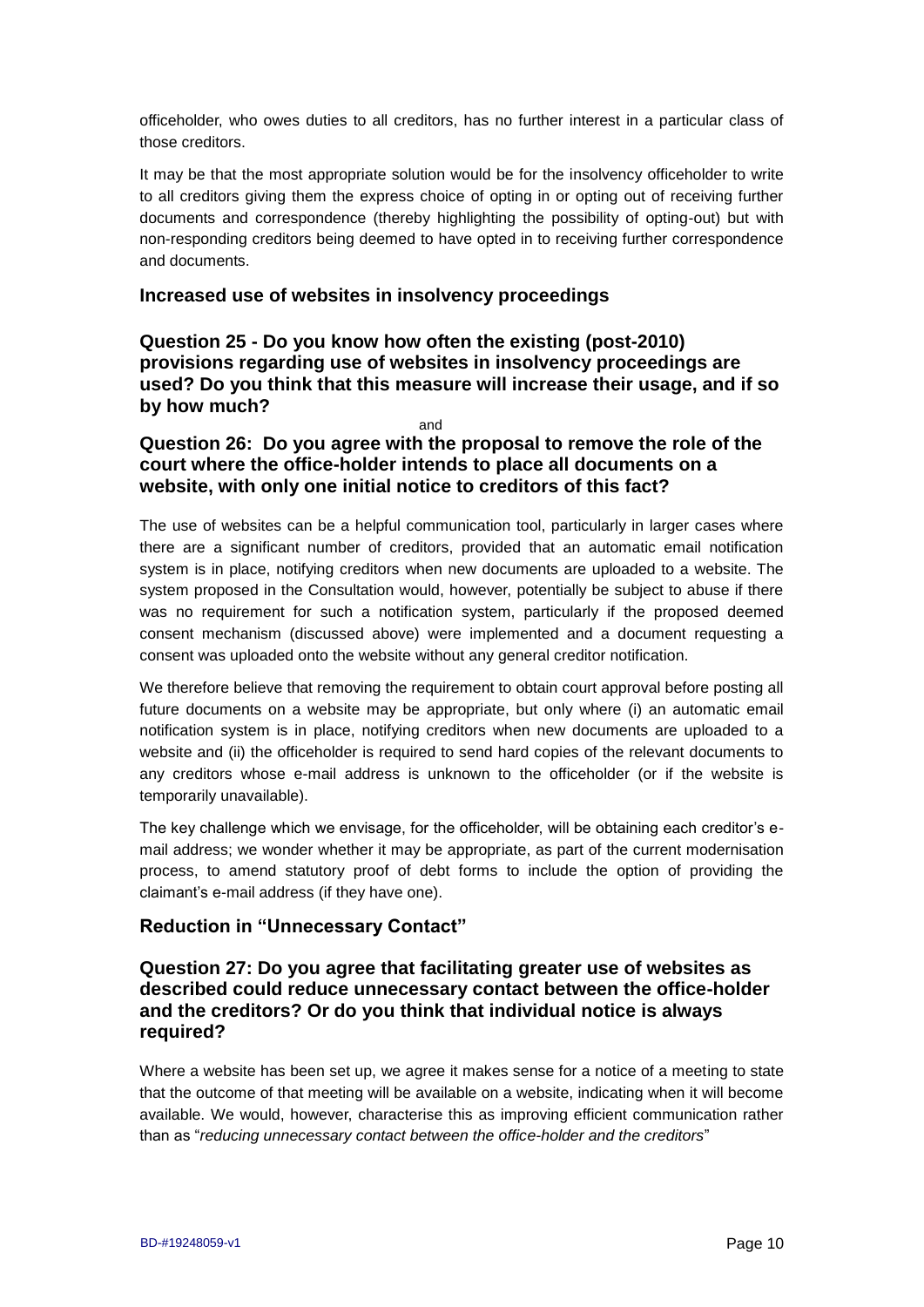# **Liquidation and Creditors' Committees**

#### **Question 28: Do creditors'/liquidation committees continue to play a worthwhile role where they are formed? Could more be done, through the committee structure or otherwise, to increase creditor engagement in insolvency procedures?**

We agree with the view expressed in the Consultation that, where such committees are formed, they can prove a useful tool to progress the insolvency, particularly as a number of provisions contained in the Insolvency Act allow the insolvency practitioner to obtain a sanction or approval of an action either from a liquidation/creditors committee or from the court. One key benefit of having a liquidation/creditors committee is that it offers the insolvency practitioner a more cost effective option than going to court, but the potential value of this option may be eroded by the proposals set out in the Consultation, the effect of which may be to reduce the number of occasions on which such sanction or approval is required.

#### **Minor Changes to Communication and Creditor Engagement**

#### **Question 29 Do you have any comments on any of the minor proposals on communication and creditor engagement included in Annex 5?**

We agree that the proposed modifications are generally appropriate, but question the logic of the proposal contained in paragraph (e), as it is unclear why a liquidator appointed by the Secretary of State should only give notice of this fact in the Gazette, while a liquidator appointed by the court would, under Rule 4.102(5), still be required to give notice of their appointment to all known creditors within 28 days. It would seem consistent for a liquidator appointed by the Secretary of State to be subject to the same notification requirement as a liquidator appointed by the court.

#### **Administration extensions**

# **Question 30: Do you agree that creditors should be able to extend administrations for 6 or 12 months, rather than only 6?**

and

## **Question 31: Do you think that creditors should be able to extend administrations beyond 12 months? If so, what should the maximum period of an extension be?**

We agree that there should be greater flexibility, particularly in relation to large administrations, as the existing requirement to obtain court approval where an administration is expected to last more than 18 months is both time consuming and costly. There is, however, a need for a balance to be struck between administrative convenience and encouraging a swift resolution to the procedure, and we believe that the proposal contained in the Consultation that creditors should be able to extend administrations for either 6 or 12 months is a sensible compromise.

## **Fraudulent and Wrongful Trading**

# **Question 32. Do you agree with the extension of wrongful and fraudulent trading provisions to administration?**

and

**Question 33 Could you estimate the financial benefit of this proposal?**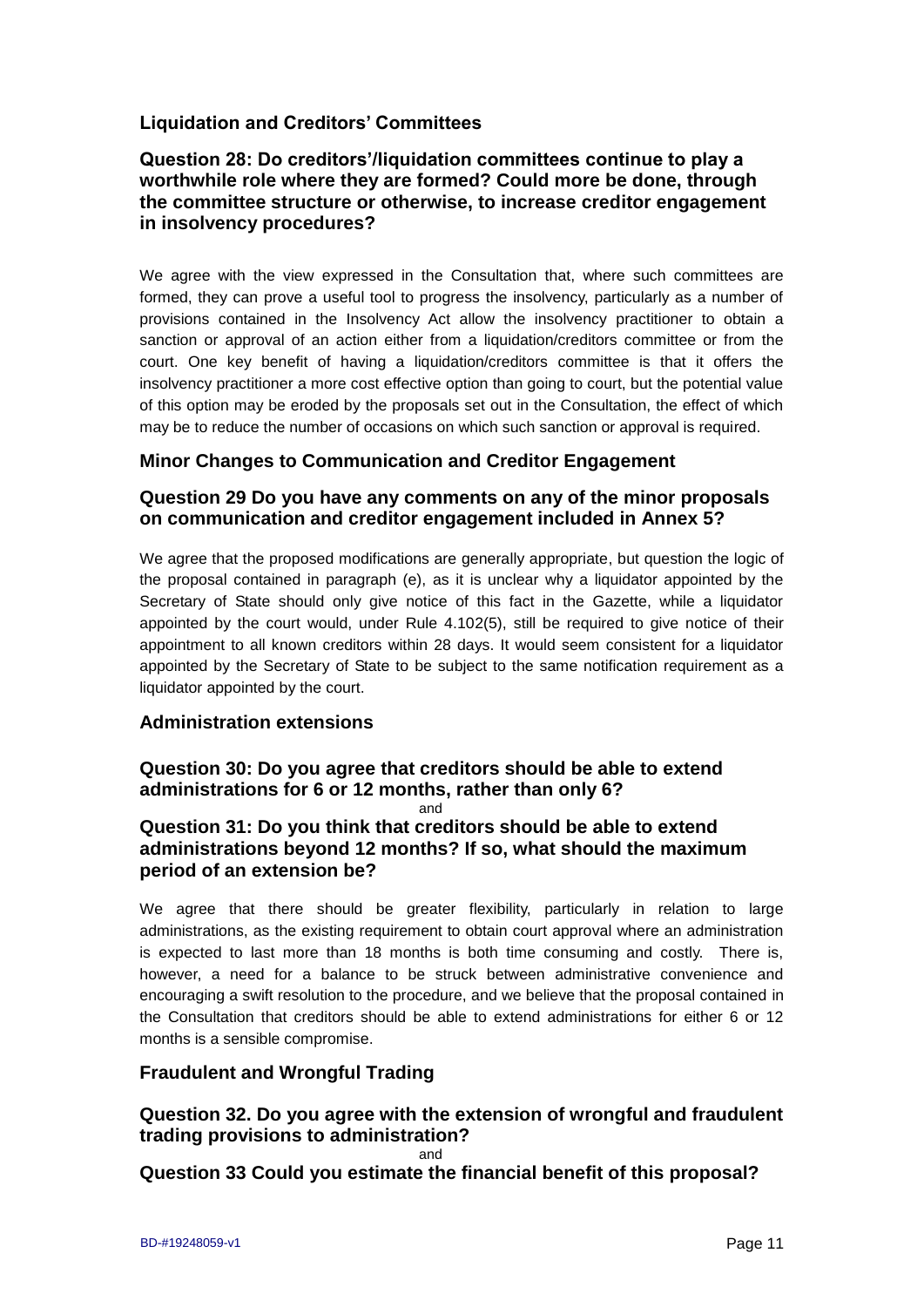#### **Are there cases you are aware of in the past, where the current law has hampered recovery action?**

These questions are considered in detail in the main body of our response. In summary, we consider that the wrongful and fraudulent trading provisions contained in the Insolvency Act should be extended to administration, but that the administrator's ability to pursue a wrongful trading action should only arise where the administrator is satisfied that the statutory objective set out in Paragraph 3(1)(a) of Schedule B1 IA can no longer be achieved.

We are, however, not able to estimate the financial benefits of this proposal as (i) the pursuit of wrongful trading and fraudulent trading claims is relatively unusual in our experience (the main role of sections 213 and 214 IA arguably being to act as a deterrent, influencing the behaviour of directors pre-insolvency) and (ii) many of the larger administrations that our members are involved in are followed by a creditors voluntary liquidation, with the result that this proposal would simply accelerate the timing of any action.

## **Payment of Dividends**

## **Question 34: Do you agree that low value dividends should not be distributed? If you do, is £5 or £10 an appropriate minimum dividend level? If not, what level would you suggest?**

and

#### **Question 35: Do you think that there are any circumstances where a payment of less than the minimum dividend level should be paid?**

We agree that it generally makes little sense to pay a dividend where the administrative cost of making that payment is greater than the amount paid, and that making such payments is unlikely to increase creditor confidence in the insolvency process. Given the combined cost of issuing, posting and processing a cheque (or making a bank transfer), the removal of a requirement to pay a dividend of under £5 seems appropriate, as a general rule. The removal of the administrative requirement to pay a dividend should not, however, in any way limit the relevant creditor's set-off rights.

We would suggest that the two exceptions to this general rule should be (i) the payment of dividends in a Members Voluntary Liquidation and (ii) the payment of dividends to creditors pursuant to a CVA or an IVA (as those preparing the CVA or IVA proposal should decide whether it was appropriate to include a minimum payment provision in its terms).

## **Question 36: Do you think that the minimum dividend level should reflect the total of all dividends that a creditor might receive in a case in respect of its debt (i.e. any interim dividends together with the final dividend)? Or should the minimum level be applied to each dividend payment for each distribution?**

It may not be possible to state accurately when making an interim distribution what the total distribution is likely to be (as the eventual return to creditors may depend, for example, on the outcome of on-going litigation). It is therefore difficult to see how a minimum payment threshold could work in practice other than by reference to each distribution.

If this approach were adopted, it may be worth considering including a mechanism whereby a creditor whose entitlement was below the minimum payment threshold in one distribution was entitled to catch-up, should there be subsequent distributions which result in the creditor's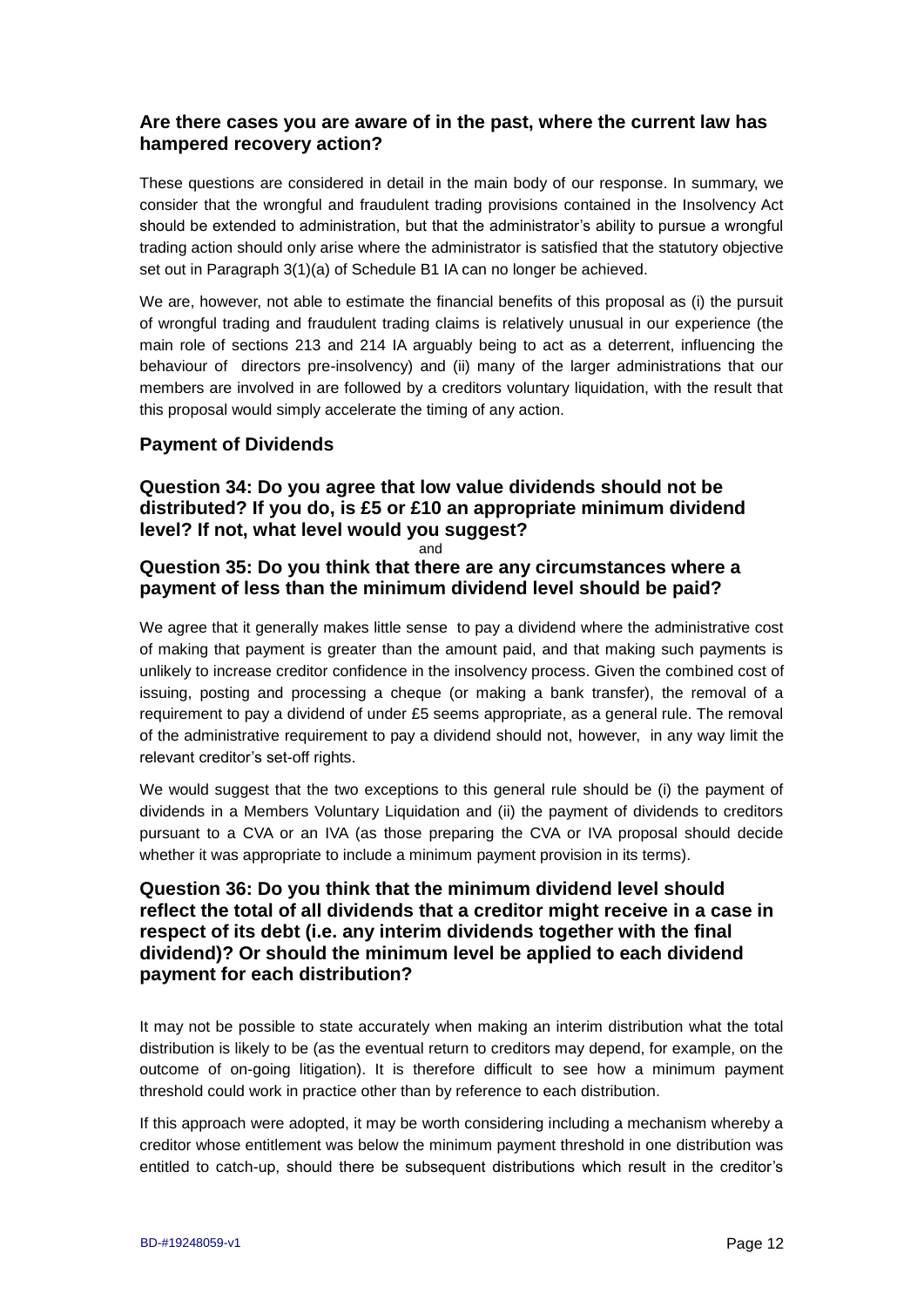aggregate entitlement exceeding £5 (or whatever other minimum threshold is adopted).

#### **Question 37: What savings do you think would be achieved in the costs of administering insolvencies were the insolvency office-holder not to make the payments of dividends less than £5 or £10 ?**

We do not have sufficient data to suggest a figure.

## **Question 38: Do you think that funds not distributed should be used for insolvency investigation and enforcement purposes, or should they be paid to HM Treasury?**

It would be unfortunate if this provision were to be characterised as a concealed tax. It would therefore be cosmetically preferable for the funds be used for insolvency investigation and enforcement purposes, so that any unpaid creditors could see that any savings were applied in overall creditor protection.

## **Question 39: Do you agree that a creditor's right to unclaimed dividends should lapse over time? If you do, do you think that 6 years after the payment is initially made is a suitable length of time to allow for a creditor to claim dividends owed to them? If not, what length of time do you suggest?**

We agree that a creditor's right to unclaimed dividends should lapse after 6 years, where a cheque has been paid to that creditor, but that cheque has not been presented for payment. It is, however, not clear whether this would still be a significant issue if, as proposed, the Insolvency Rules were amended to create a presumption that dividends would be paid by bank transfer rather than cheque.<sup>12</sup>

There should, however, be a statutory requirement that the relevant officeholder should, before leaving office, write to the last known address of any creditor who has failed to cash a cheque, warning them that their rights may lapse and explaining the procedure for obtaining payment where this has become the responsibility of the Secretary of State.

## **Crystallisation of floating charges in a Scottish administration**

#### **Questions 40 to 42**

The questions relate to matters of Scottish Law, and are therefore beyond the ambit of the CLLS.

## **Streamlining procedure where uncontested creditor's winding-up or bankruptcy petition served**

**Question 43: Do you agree with the proposal to enable debtors to consent to a winding-up order / bankruptcy order where a petition has been served by a creditor?**

and

**Question 44: Do you think there will be any circumstances where, despite consent being received by the court from the debtor that they do** 

 $12<sup>12</sup>$ Annex 6, Part 2, Para (c)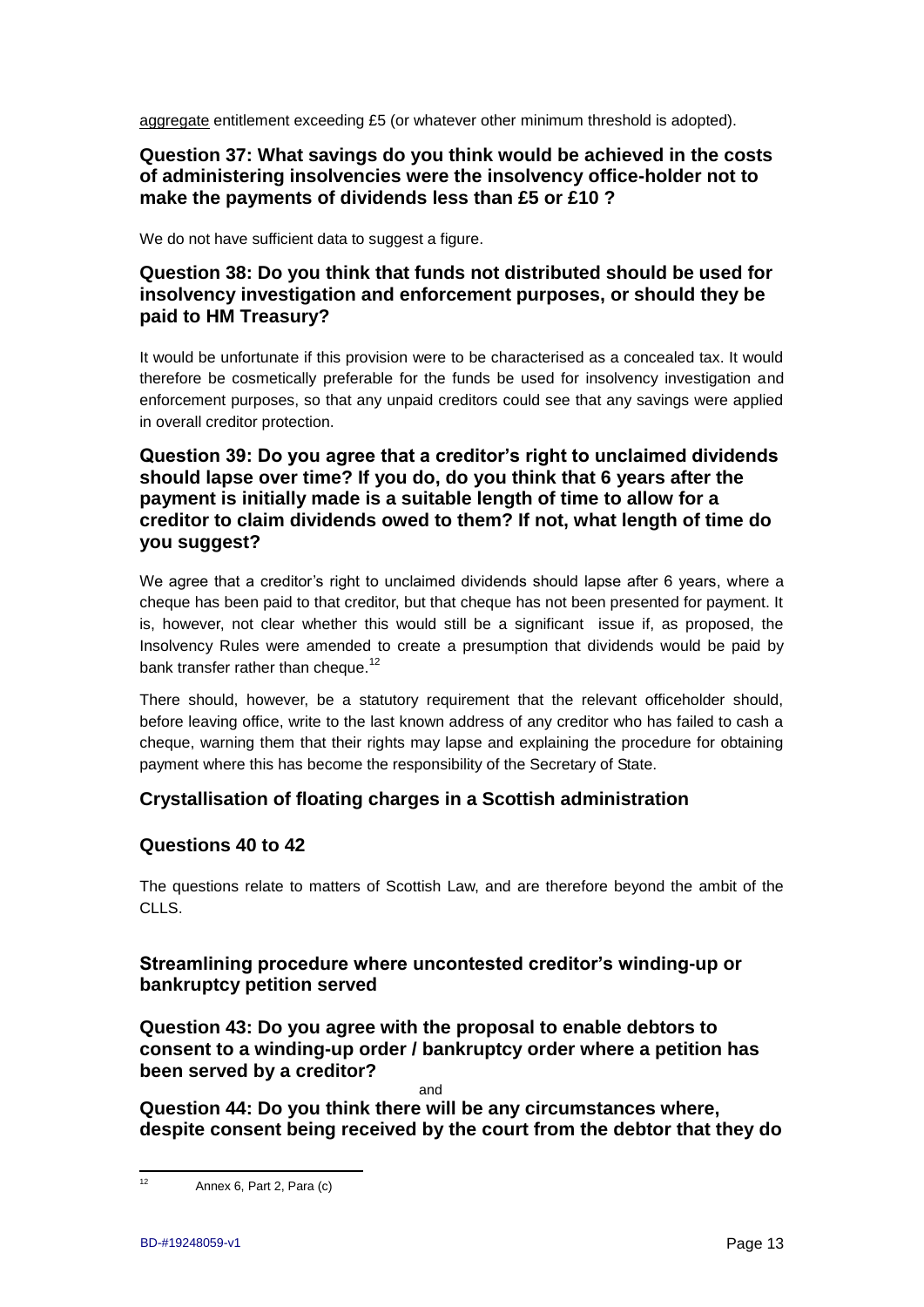**not object to an insolvency order being made, that a hearing will still be necessary?**

and

**Question 45: Do you agree that a winding-up petition presented by the company itself need not follow the same procedure as a petition filed by another party?**

and

**Question 46 Can you think of any drawbacks with having a streamlined process in these cases? Are there any parts of the winding-up petition procedure that you would like to see retained in this streamlined process?**

and

# **Question 47: Do you agree with there being a role for an Adjudicator in this process?**

As noted in the main body of our response, this question is not entirely straight-forward, in a corporate context, as there may be differences of opinion between a company's shareholders and its directors, or between various creditor constituencies, as to whether or not liquidation is an appropriate option.

We also question the underlying assumption that "*where the company is petitioning itself, there will be no dispute for the court to rule upon,*" <sup>13</sup> as, for example, (i) the company's shareholders may not agree with the directors' decision, (ii) creditors and other stakeholders may not agree with the directors' decision, (iii) there may be jurisdictional issues and (iv) the winding-up petition may be based on S123(1)(e) or S123(2) IA, both of which require the exercise of judicial discretion. Indeed, the fact that the company is using the compulsory liquidation procedure rather than the CVL procedure may, in some cases, be indicative of the fact that there is an underlying dispute which the court may need to rule on.

Overall, our view is that removing the requirement for a hearing may result in incorrect legal outcomes and may also effectively disenfranchise shareholders and other stakeholders, making the potential downside of this proposal disproportionate to any identified cost savings.

# **Official Receiver**

## **Question 48: Do you agree that the official receiver's duty to investigate the cause of failure of a company in liquidation should be discretionary, as it is in bankruptcy?**

We agree that there is little value in duplication, and that the official receiver's duty to investigate the cause of failure of a company in liquidation should be discretionary in those cases where the official receiver is not acting as the liquidator.

We think that the proposal becomes more difficult (at least cosmetically) in those cases where the official receiver is acting as liquidator, as it is difficult to understand how the official receiver could reach an informed view in relation to his/her reporting duties under section 7(3) of the Company Directors Disqualification Act 1986 without having investigated, to some extent, the causes of the company's failure. The best solution in this scenario may therefore be to make it clearer, if necessary, that the official receiver can exercise discretion as to what level of investigation is appropriate.

 $13<sup>13</sup>$ Para 157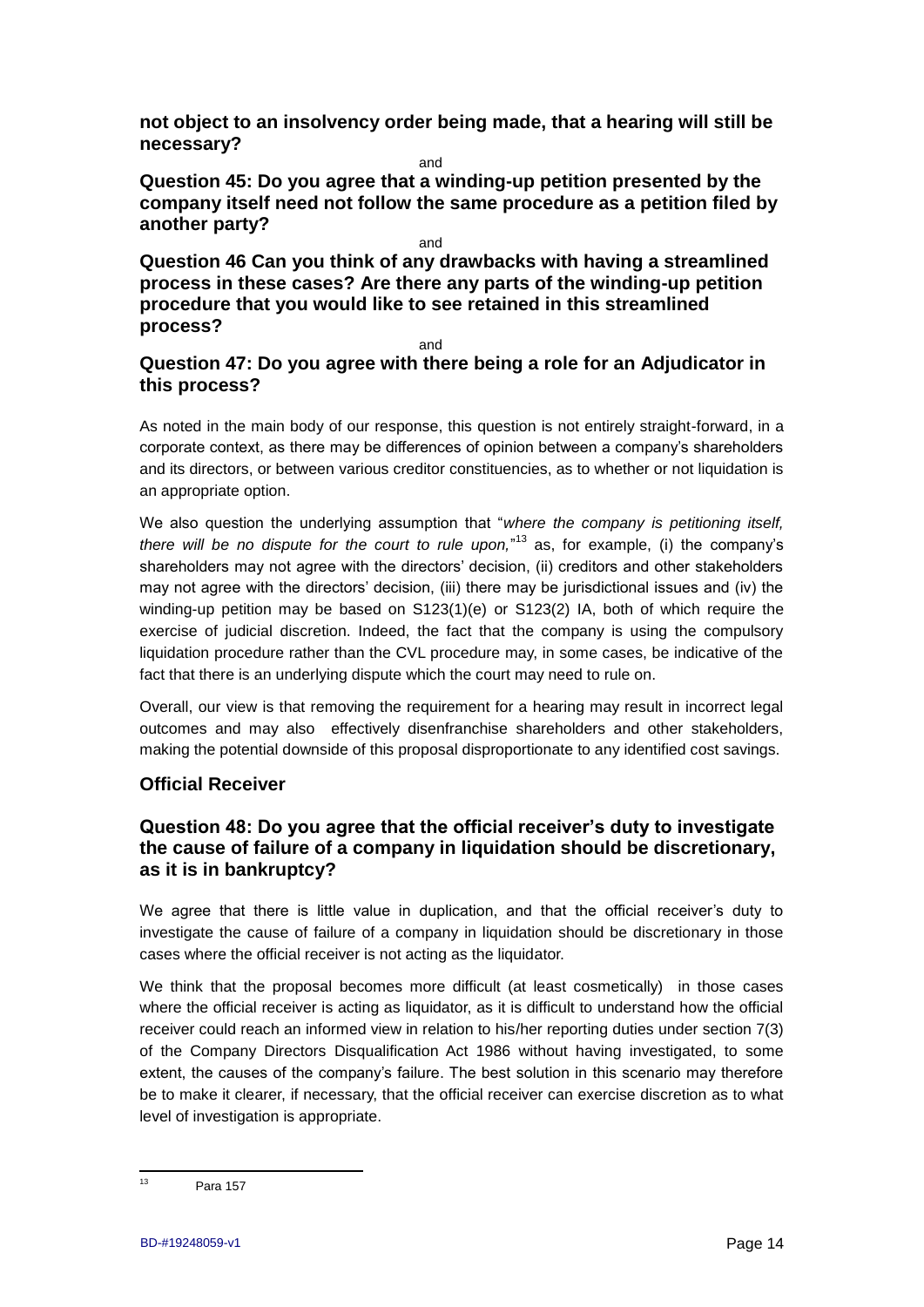## **Question 49: Do you agree that the position of receiver and manager in a bankruptcy should be scrapped and instead the official receiver will become trustee upon the making of the order?**

We agree with the view reached in previous consultations that the receiver and manager role has become unnecessary and that the official receiver should be appointed trustee upon the making of a bankruptcy order, in the same way as he/she is appointed liquidator on the making of a winding-up order in a compulsory liquidation

#### **Fast-track voluntary arrangements**

#### **Question 50. Do you agree that FTVAs should be abolished?**

If, in current economic conditions, on average only one FTVA is being approved every year, it would clearly appear that they do not serve any useful purpose and should therefore be abolished.

#### **Minor changes**

#### **Question 51: Do you have any comments on any of the minor proposals that seek to improve insolvency processes included in Annex 6?**

We generally agree that the proposed modifications are appropriate. We would, however, make the following recommendations:-

- **Definition of "creditor":** It will be necessary to ensure that no unintended consequences arise from this proposed definitional change. To take one example, a creditor should not able to avoid the provisions of Rule 4.90 by exercising a right of set-off which falls outside the scope of that Rule and then arguing that, as the effect of the set-off was to repay its debt in full, it was no longer a "creditor" and this rule therefore had no application to it.
- **Conversion of debts in a foreign currency:** We agree with the proposed approach but would strongly recommend that there should be a legislative requirement, in order to maintain creditor confidence, that the insolvency officeholder should adopt a consistent approach, to the extent possible, when agreeing the conversion rates for each relevant currency and that the conversion rate should be a published rate of exchange (for example, the rate published by Reuters or the FT). It would follow that from the requirement for consistency that the same published source should be used (where possible) for all currencies that need to be converted.
- **Exits from Administration**: The Consultation refers to a need to "*consider the efficiency of the process by which administration can exit into dissolution or creditors' voluntary liquidation and clarify them, if necessary*." We agree that this is an area which could potentially be simplified, as could the mechanism for the exit of a company from administration once its creditors have been repaid in full, but cannot respond in detail at this stage, in the absence of any firm proposals. We would suggest that this is an area which might benefit from a separate, specific, consultation exercise.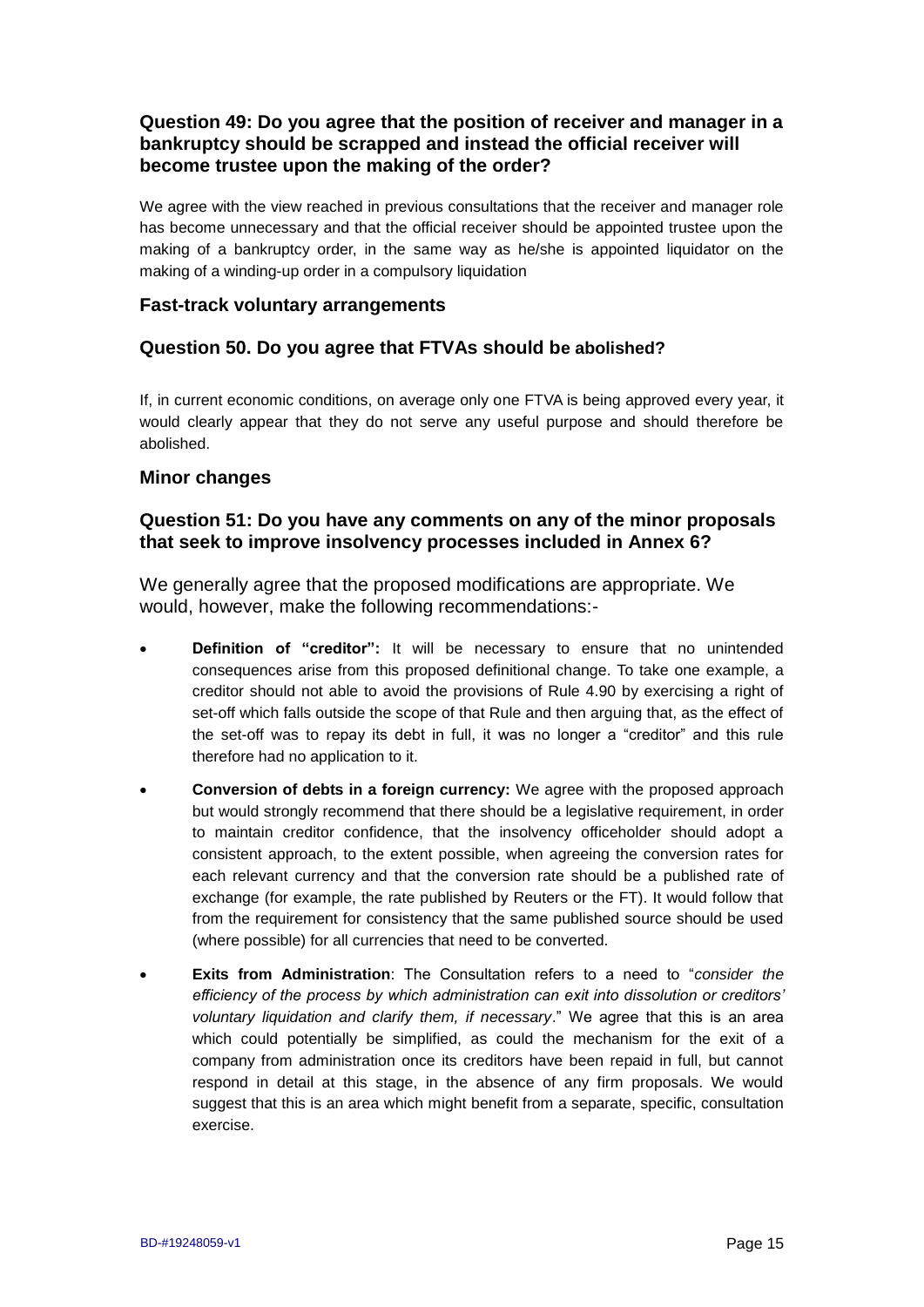#### **Proposals to change how IPs report director misconduct**

#### **Question 52: Do you agree with the proposal that a return be required in respect of all cases? If not, please explain why.**

There is a good argument for requiring a return to be submitted in all cases, whether or not misconduct is indicated, in order to provide a mechanism for checking that all cases have been considered by the IP. An alternative, perhaps simpler, option might be to require the IP to confirm, where no return was submitted, that they had considered the position and concluded that there was no relevant misconduct.

The reference to using reports on individuals who have acted properly to "*enhance our intelligence base*" causes some concern because it is not clear how this enhanced database, which would presumably involve incurring additional costs, would be used, or why it is necessary. The underlying implication seems to be that a director who has always acted properly, but who has been unlucky enough to be involved in a number of failed companies, may be subject to additional scrutiny. This seems inconsistent with a desire to encourage an entrepreneurial approach.

#### **Question 53: Do you agree with the proposal that where liquidation follows administration office holders should not be required to submit a further report? If yes, please estimate the average time saved per case based on the current form(s).**

We agree with the logic of this proposal, particularly where the same IP holds both offices, but we are not in a position to estimate the time that would be saved by removing this duplicative requirement. It is, however, important that the subsequent liquidator should always retain the right to submit a further report, and that such report should be given an appropriate level of consideration.

#### **Questions 54-68**

These questions are specifically directed at, and best answered by, IPs who are taking appointments on a regular basis.

9 October, 2013

## © CITY OF LONDON LAW SOCIETY 2013

All rights reserved. This paper has been prepared as part of a consultation process. Its contents should not be taken as legal advice in relation to a particular situation or transaction.